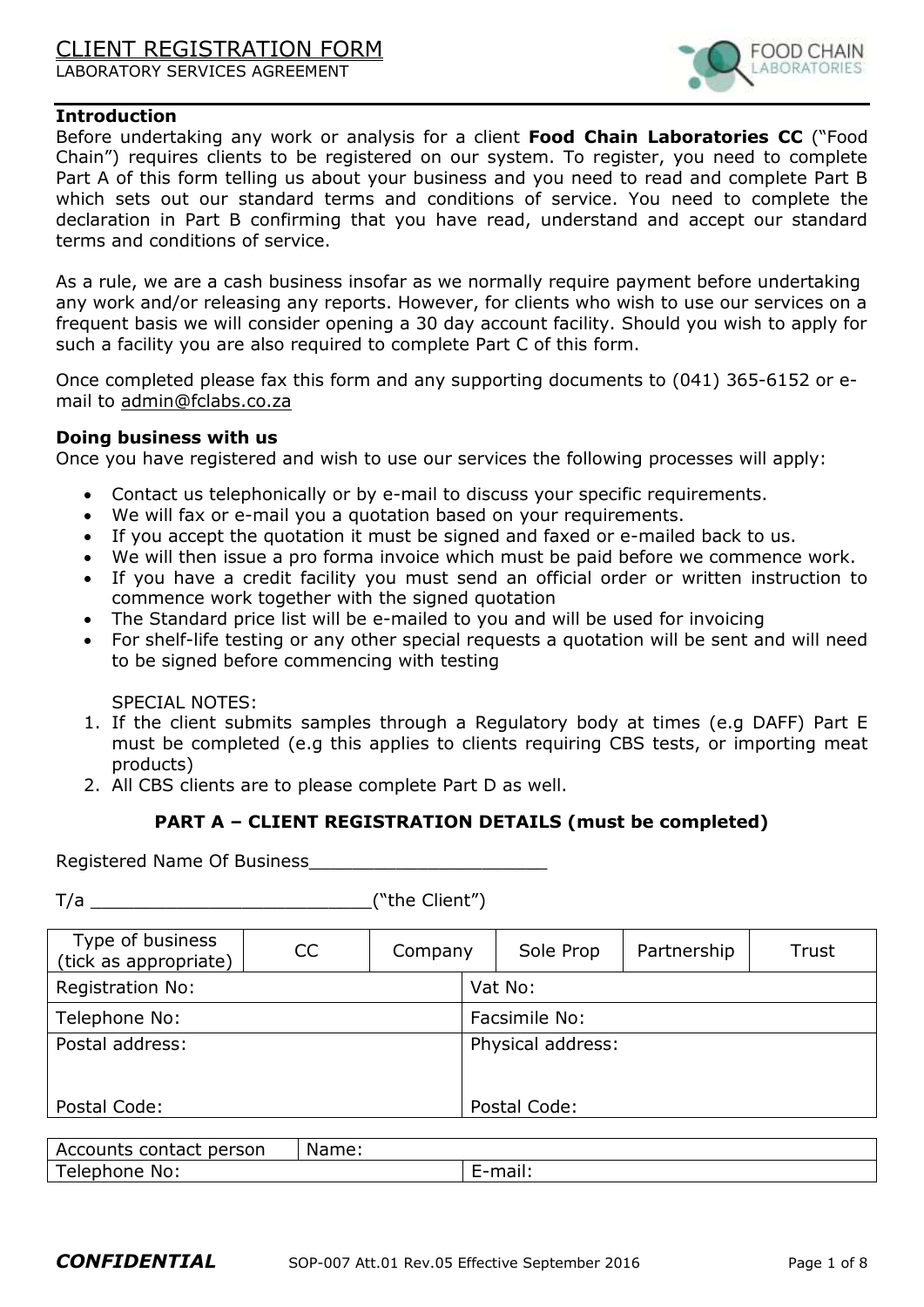# CLIENT REGISTRATION FORM

LABORATORY SERVICES AGREEMENT



| Technical contact person                                                                                                                                                                                                                                                                                          | Name:         |         |                                                                                 |  |
|-------------------------------------------------------------------------------------------------------------------------------------------------------------------------------------------------------------------------------------------------------------------------------------------------------------------|---------------|---------|---------------------------------------------------------------------------------|--|
| Function:                                                                                                                                                                                                                                                                                                         | Telephone No: |         | E-mail:                                                                         |  |
|                                                                                                                                                                                                                                                                                                                   |               |         |                                                                                 |  |
| Manager                                                                                                                                                                                                                                                                                                           | Name:         |         |                                                                                 |  |
| Telephone No:                                                                                                                                                                                                                                                                                                     |               | E-mail: |                                                                                 |  |
| Please send us newsletters and marketing information from time to time.                                                                                                                                                                                                                                           |               |         | Yes<br>No                                                                       |  |
| Newsletters and marketing information to be sent to: ___________________________                                                                                                                                                                                                                                  |               |         |                                                                                 |  |
| (insert name) in my capacity as ___<br>(insert capacity) of the Client hereby certify that the above information is correct. I<br>further confirm that I understand the work flow process as outlined above and that<br>all work done is subject to the Standard Terms and Conditions as stipulated in Part<br>В. |               |         |                                                                                 |  |
| Signature                                                                                                                                                                                                                                                                                                         |               | Date    |                                                                                 |  |
| <b>PART B - FOOD CHAIN STANDARD TERMS AND CONDITIONS OF SERVICE</b><br>(must be completed)                                                                                                                                                                                                                        |               |         |                                                                                 |  |
|                                                                                                                                                                                                                                                                                                                   |               |         | All work performed and services rendered by Food Chain are subject to the terms |  |

**and conditions stipulated below. Note that "We" and/or "Us" and/or "Our"refer to Food Chain Laboratories CC and "You" and/or "Your"refers to the Client.**

#### **1. Quotations and Payment**

- a. Unless Youhave a credit facility with Us in good standing payment in full is required prior to Us commencing any testing.
- b. Where you have a credit facility with us, the further terms and conditions contained in Part C of this form will apply.
- c. Any quotation issued by Us is only valid for 30 days from the date of the quotation.
- d. All prices quoted are exclusive of value added tax (VAT) unless otherwise stated.
- e. You may not apply any set-off or otherwise withhold any payment due.

#### **2. Costs**

If We have to resort to legal action to obtain payment from You or to enforce any of Our rights then You will be liable to pay Our legal costs on a scale as between attorney and own client including any tracing fees or collection commission.

#### **3. Disclosure of Purpose**

You are required to advise Us in advance of the reasons and/or purpose that You require the work to be done. This is a material part of the agreement between Us and You as it may impact upon the type, method or process employed by Us in doing the work. You undertake to only use the results and/or report issued by Us for the reasons/purpose disclosed to Us.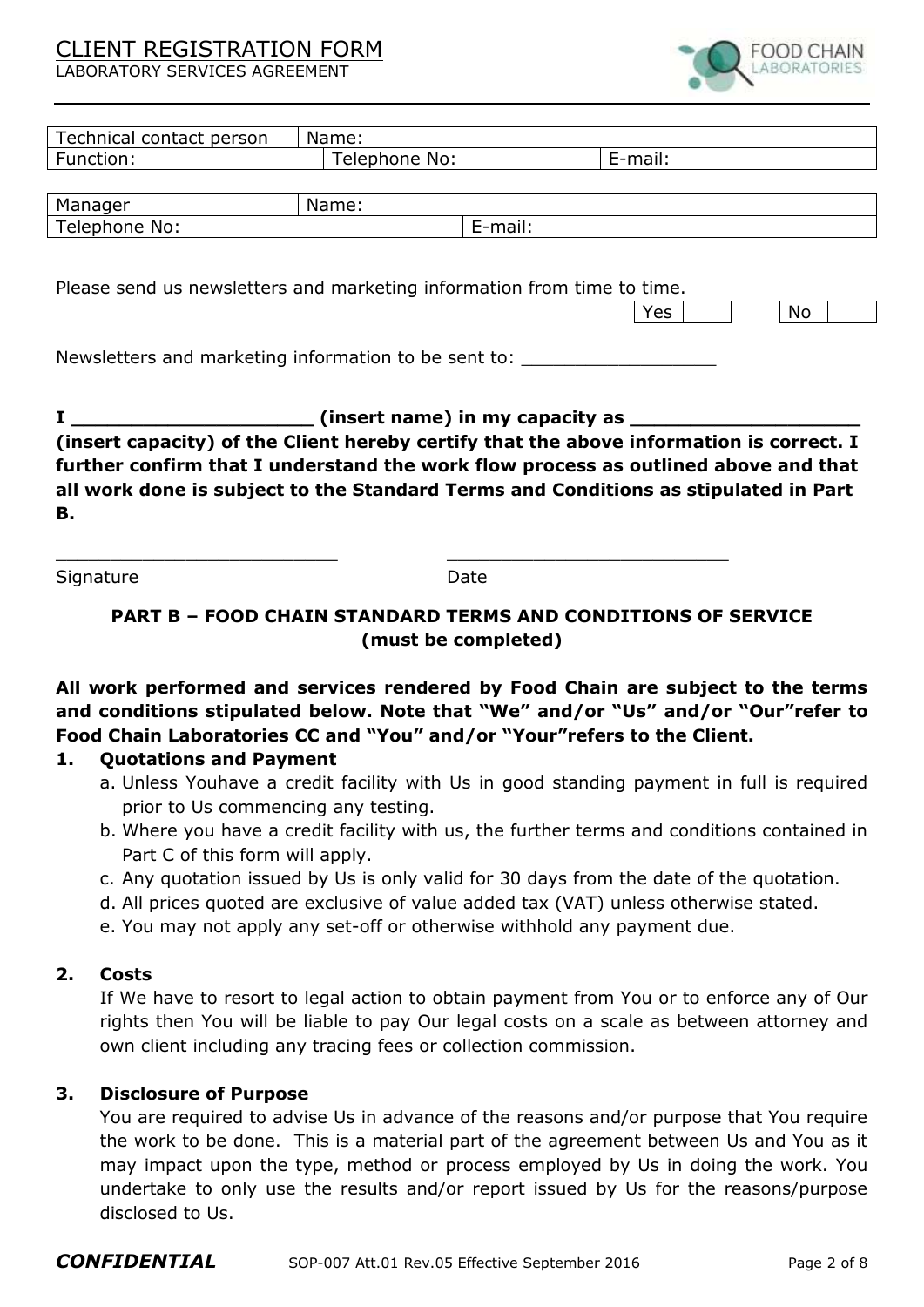LABORATORY SERVICES AGREEMENT

## **4. Testing Integrity**

- a. The validity of all test results is limited to the actual samples provided and to the time that the test was carried out.
- b. While We take all reasonable precautions to protect the integrity of samples provided We cannot be held responsible for any contamination that may have occurred while the sample was not in Our custody.
- c. You are responsible for ensuring any sample sent to us for microbiological testing is free of contamination when delivered to Us.

## **5. Work Variation**

- a. No variation or amendment to any work or order will be valid unless given to Us in writing.
- b. By giving a written instruction to vary or amend the work You agree to pay any additional costs, fees or charges that may be raised by Us.
- c. You undertake to pay such additional costs, fees or charges before we release any results or reports to You.

## **6. Confidentiality**

- a. We undertake not to release, disclose or publish any results, findings or reports relating to work done for You to any  $3<sup>rd</sup>$  party unless required by law.
- b. You agree however that we may use and disclose technical data and information obtained by Us in the course of doing work for You provided We do not in any way disclose your identity or use or publish such data and information in a way that Your identity can be easily ascertained.
- c. You agree that (even though You have paid Us and You will be the owner of the reports) the content of any reports issued by Us to You are, and remain, confidential and may not be used outside of your business, published in the press or in any industry or technical journal without our prior written consent. We, in turn, agree not to unreasonably withhold such consent provided always that we are acknowledged, that none of our proprietary methods or trade secrets are disclosed and that You indemnify Us against any claim for damages that may result from such disclosure or publication.
- d. You further agree that any quotations, technical notes, memo's and all discussions between Your and Our staff are confidential and may not be disclosed to any 3rd party unless required by law.
- e. Neither You nor Us may refer to the other party in any advert, marketing campaign or publicity material without the specific prior consent of the other party.

## **7. Litigation**

If you require the work to be performed by Us for use in litigation , and We (or any of Our Staff) for whatever reason, are subpoenaed to appear before any Court , Arbitration proceedings or quasi-judicial body, You undertake to pay, on demand, our costs on a time and attendance basis.

## **8. Risk**

Allmaterials, substances, equipment and apparatus delivered to Us by You or on Your behalf for testing or analysis will be accepted by us at Your risk and will be retained and used by Us at Your sole risk.

OOD CHAIN **BORATORII**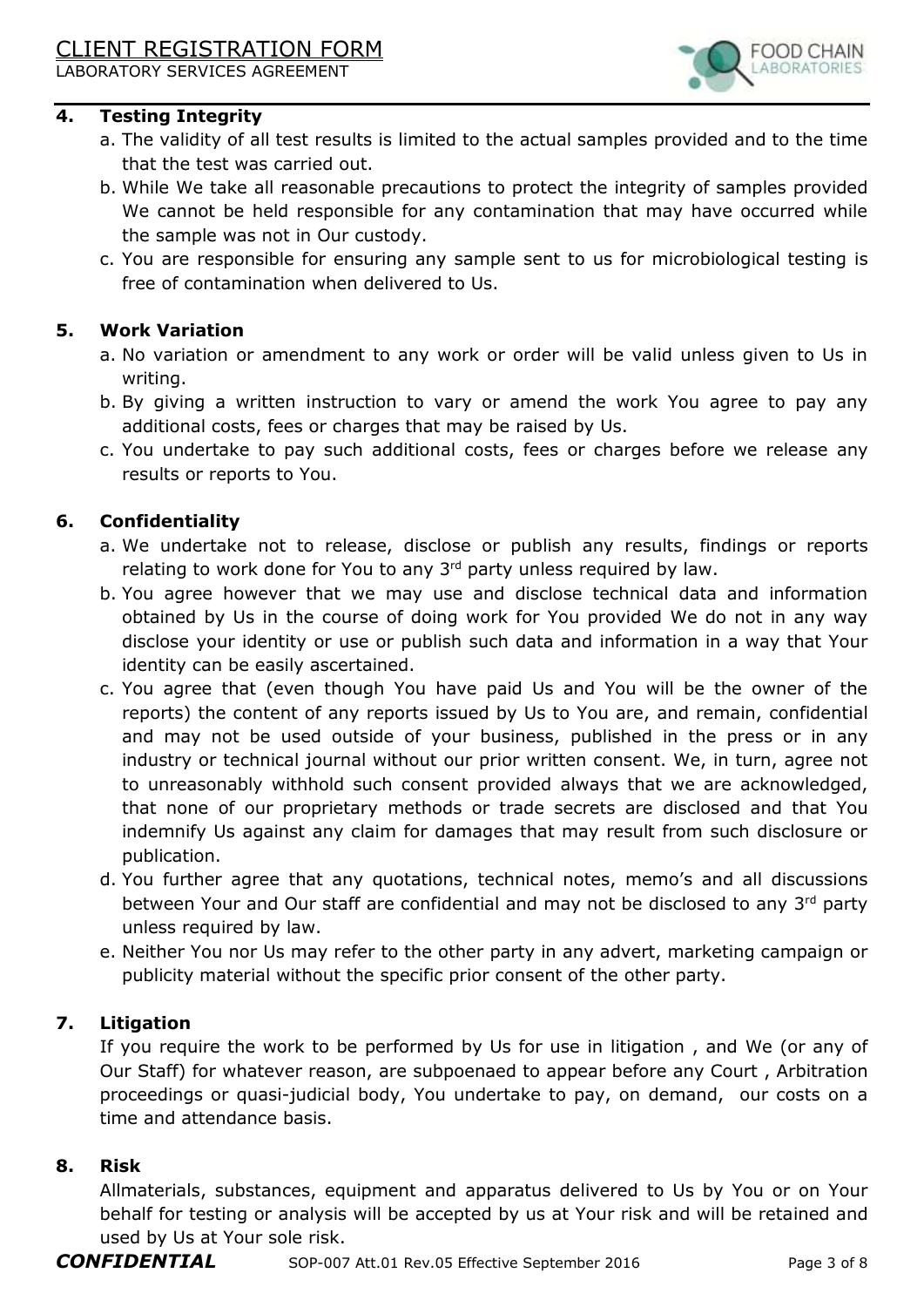

# **9. Limitation of Liability**

- a. We take all reasonable care in conducting our work. However, We do not warrant the commercial viability, or accuracy of information contained in Our reports, memo's or test results.
- b. You agree that we shall not be liable for any loss or damages, whether direct, indirect or consequential and whether to person or property, based on, resulting from or as a consequence of, the work performed by Us for You or on Your behalf, and You agree to indemnify Us and hold Us harmless against any such claim for loss or damage.
- c. Where You specify which sub-contractor should be used for any work, the laboratory will not be held responsible for the sub-contractor's work.

## **10. Address**

We choose the address on the front page of the Client Registration Form, and You choose the address in Part A above as the address for the service of all documents, notices and pleadings (*domiciliumcitandi et executandi*).

#### **11. Breach**

- a. If either You or Us breach these Standard Terms and Conditions that both You and Us have agreed to, and remain in breach after having been given seven days written notice to rectify such breach, the other party may cancel this agreement by giving written notice without prejudice to its right to claim damages.
- b. If this agreement is cancelled by either You or Us for any reason whatsoever, You agree that You will still be liable to pay the costs of any work done or already started by Us at your request and which has not yet been paid for.

## **12. General**

- a. This agreement will be governed by South African law.
- b. If any clause in this document is found by any Court to be invalid for any reason whatsoever it shall not affect the remaining terms of this document.
- c. No amendment or variation to this agreement will be valid unless in writing and signed by both You and Us.

## **13. Microbiological Specifications**

FCL can provide reports where microbiological results are reported against a specification. These specifications can either be provided by You, alternatively, should these not be available, results can be reported using an in-house FCL specification based on industry standards, regulations and guidelines. Please select the specification option below:

| FCL in-house specifications to be used       | <b>YES</b> | I NO            |
|----------------------------------------------|------------|-----------------|
| Client Company specifications to be provided | <b>YES</b> | NO <sub>1</sub> |

NB: If Company specifications is selected above, then a copy of these specifications must be submitted with the client registration form.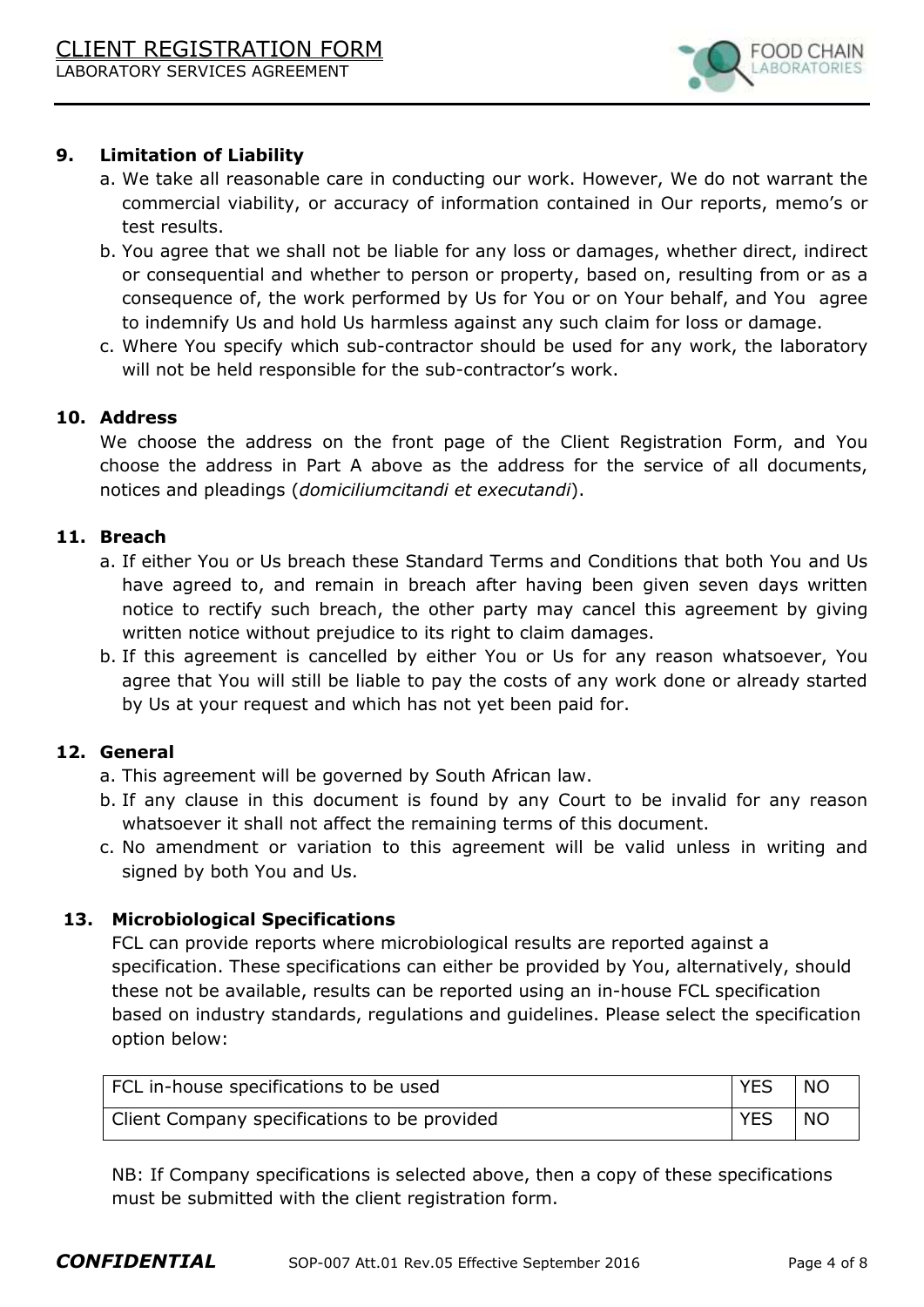

## **I, \_\_\_\_\_\_\_\_\_\_\_\_\_\_\_\_\_\_\_\_\_\_\_\_\_\_\_\_ in my capacity as \_\_\_\_\_\_\_\_\_\_\_\_\_\_\_\_\_\_\_\_\_**

# **of the Client hereby confirm that I have read and understood these Standard Terms and Conditions and I acknowledge that these terms and conditions will apply to any and all work done by Food Chain Laboratories for the Client.**

Signature Date Date Date Date Date

# **PART C – CREDIT APPLICATION (complete only if you wish to apply for a credit facility)**

\_\_\_\_\_\_\_\_\_\_\_\_\_\_\_\_\_\_\_\_\_\_\_\_\_\_\_\_\_\_\_\_\_\_\_\_\_\_\_\_\_\_ \_\_\_\_\_\_\_\_\_\_\_\_\_\_\_\_\_\_\_\_\_

| Person responsible for account payment |                                     |                             |                                    |  |
|----------------------------------------|-------------------------------------|-----------------------------|------------------------------------|--|
| Name                                   |                                     |                             |                                    |  |
| Telephone                              |                                     |                             |                                    |  |
| Cellphone                              |                                     |                             |                                    |  |
| Email                                  |                                     |                             |                                    |  |
| <b>Postal address</b>                  |                                     |                             | <b>Physical/Registered address</b> |  |
|                                        |                                     |                             |                                    |  |
|                                        | <b>Bank details</b>                 | <b>Auditor / Accountant</b> |                                    |  |
| <b>Bank</b>                            |                                     | Firm name                   |                                    |  |
| <b>Branch</b>                          |                                     | Contact person              |                                    |  |
| Account No                             |                                     | Telephone                   |                                    |  |
| Account Type                           |                                     | E-mail                      |                                    |  |
|                                        |                                     |                             |                                    |  |
|                                        | Anticipated monthly spend with Food |                             |                                    |  |
| Chain Laboratories                     |                                     |                             |                                    |  |
|                                        | Amount of credit required           |                             |                                    |  |

| <b>Trade References</b> |                |           |                   |  |
|-------------------------|----------------|-----------|-------------------|--|
| Name                    | Contact person | Telephone | Account reference |  |
|                         |                |           |                   |  |
|                         |                |           |                   |  |
|                         |                |           |                   |  |

**In addition to the Standard Terms and Conditions contained in Part B, the following special terms and conditions will apply to credit accounts. Note that "We" and/or "Us" and/or "Our"refers to Food Chain Laboratories CC and "You" and/or "Your" refers to the Client.** 

## **1. Granting of Credit**

- a. Your completion and submission of this Credit Application is merely a request and We are under no obligation to grant you credit.
- b. The amount of any credit facility granted to You lies within our sole discretion and according to our internal policies.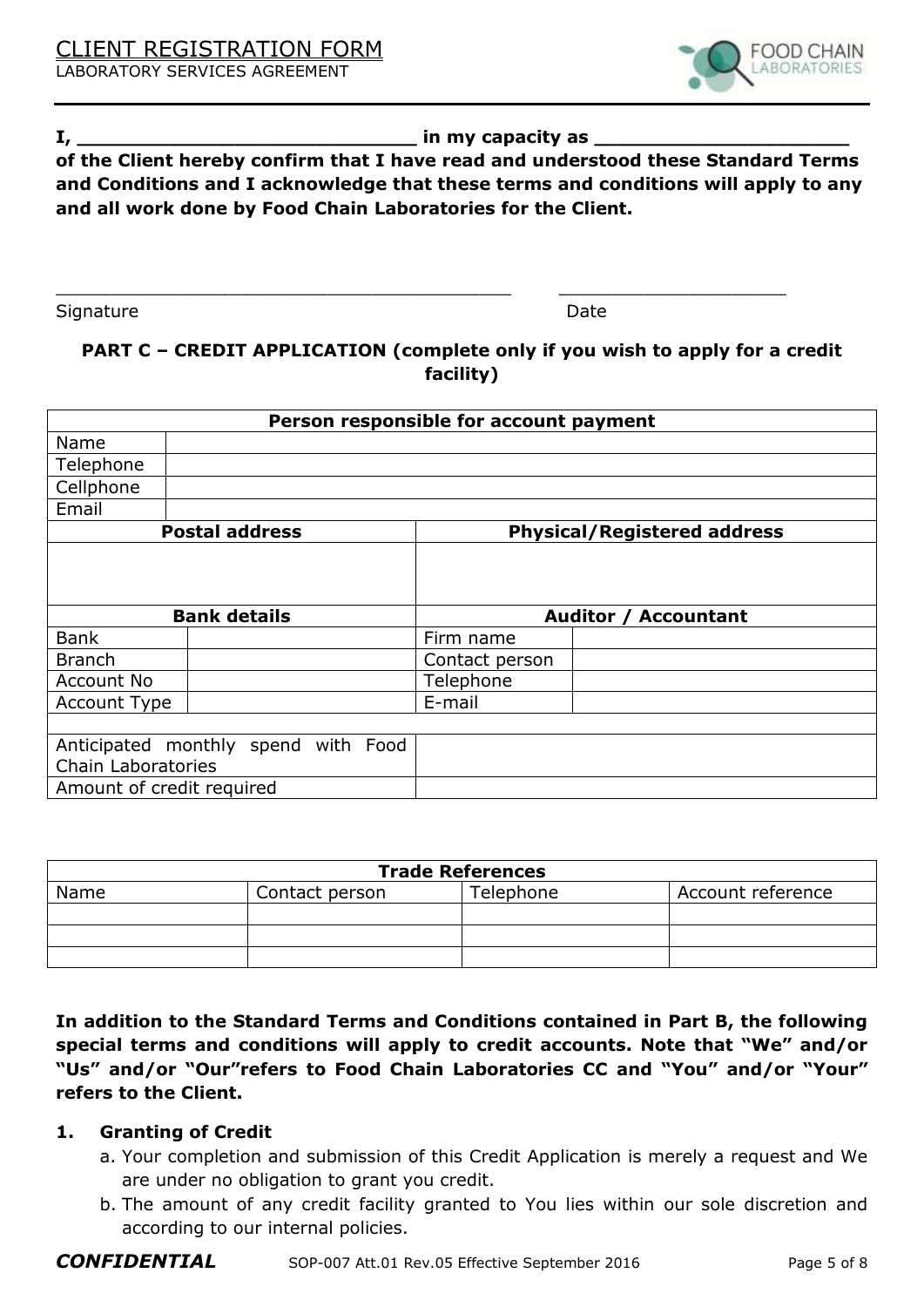

## **2. Payment**

- **a. All credit accounts or facilities granted are strictly 30 day accounts meaning they are payable in full no later than 30 days from the date of the Statement.**
- b. If You fail to receive a Statement for any reason whatsoever the duty lies with You to contact us to ascertain the amount due by You and you remain liable for payment by the due date.
- **c. We will charge interest at the maximum rate allowed by law from time to time on all amounts not paid within 30 days of Statement.**

## **4. Authority**

You agree that when We receive a signed quotation together with either an official order or written request from You we may commence work and You will be liable for payment according to the quotation.

## **5. Reporting**

- a. You agree that we (or Our agents) may conduct periodic credit checks on You and your principals (directors, members or partners) to assess our risk and to enable us to set credit limits.
- b. You agree that We may disclose your details or credit history with Us to a credit bureau.

## **I, \_\_\_\_\_\_\_\_\_\_\_\_\_\_\_\_\_\_\_\_\_\_\_\_\_\_\_ in my capacity as \_\_\_\_\_\_\_\_\_\_\_\_\_\_\_\_\_\_\_\_\_\_\_**

**of the Client hereby confirm that I wish to apply for a credit account facility on behalf of the Client and agree that the Client will be bound by the Standard Terms and Conditions in Part b as well as the special additional terms in Part C.** 

 $\_$  , and the set of the set of the set of the set of the set of the set of the set of the set of the set of the set of the set of the set of the set of the set of the set of the set of the set of the set of the set of th

Signature Date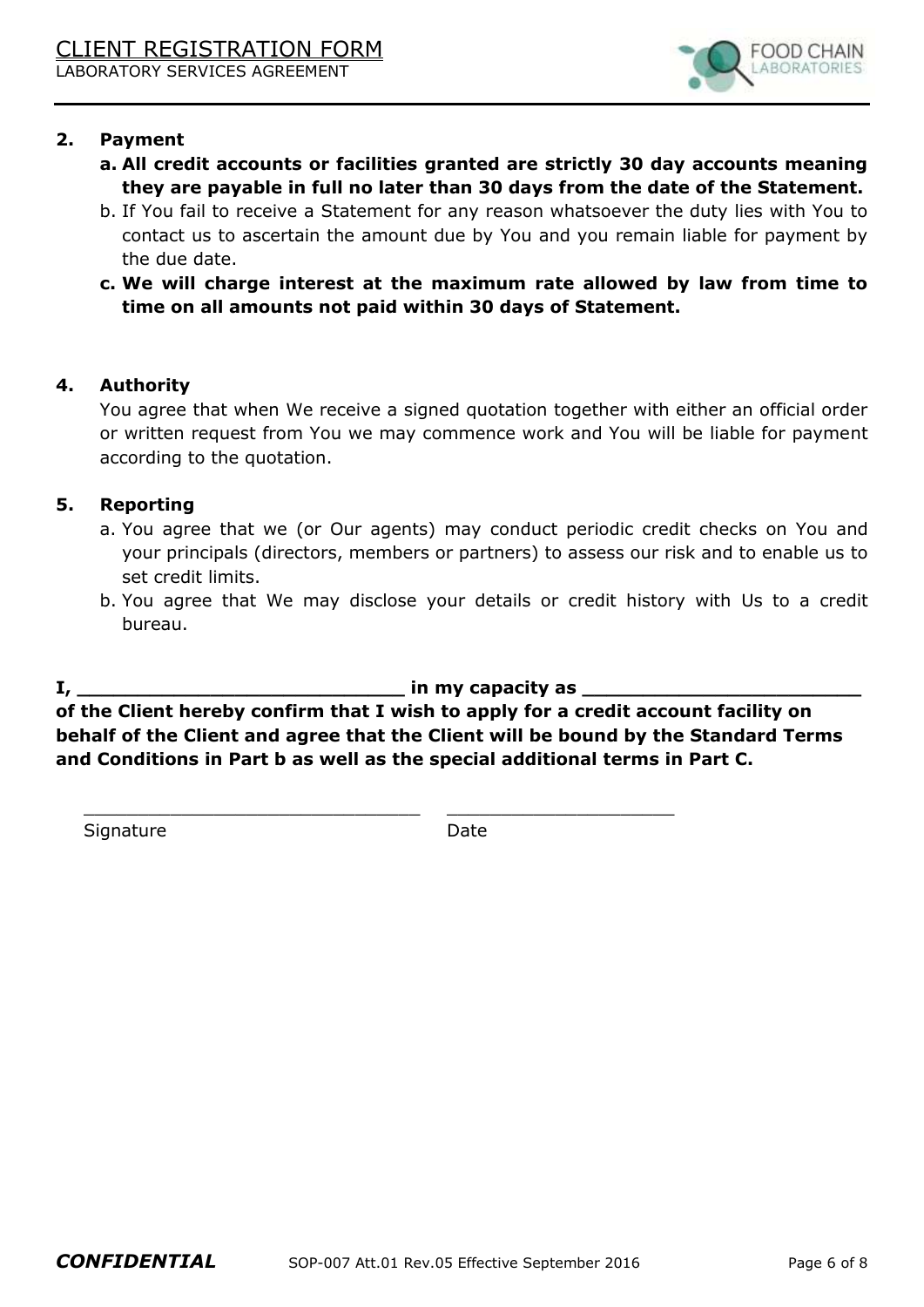# CLIENT REGISTRATION FORM

LABORATORY SERVICES AGREEMENT



## **PART D – CITRUS BLACK SPOT CLIENT**

CBS testing is routinely performed at Our lab using a DAFF approved PCR (DNA specific method). You have the option to request a viability test in conjunction with the routine CBS samples. Should you require that the viability testing is performed routinely together with the CBS testing, then please be advised that an additional charge for the viability test will be applicable. (Please consult the FCL Price List for these charges).

The normal turnaround time for CBS testing is 48 hrs.

NB: Samples that are received on a Friday are stored and will only be tested on the following Monday.

The turnaround time for viability testing is estimated at up to 12days.

#### Inconclusive test results

In certain instances Our lab may report a result as inconclusive and this would require further confirmation by another DAFF approved laboratory. In these circumstances, the turnaround time could be up to 7 working days.

Please indicate whether viability testing is required in the table below:

 $\_$  , and the set of the set of the set of the set of the set of the set of the set of the set of the set of the set of the set of the set of the set of the set of the set of the set of the set of the set of the set of th

\_\_\_\_\_\_\_\_\_\_\_\_\_\_\_\_\_\_\_\_\_\_\_\_\_\_\_\_\_\_\_ \_\_\_\_\_\_\_\_\_\_\_\_\_\_\_\_\_\_\_\_\_

| Please conduct viability testing with all positive CBS samples sent to FCL   YES |            | <b>NO</b>       |
|----------------------------------------------------------------------------------|------------|-----------------|
| Only conduct viability testing on request only                                   | <b>YES</b> | NO <sub>1</sub> |

Signature Date

# **PART E – AUTORISATION TO RELEASE RESULTS TO REGULATORY BODY (complete if samples could be submitted through a regulatory body)**

**I**, *I* **of the Client hereby give Food Chain Laboratories authorisation to submit results to the relevant regulatory bodywhere such body has submitted samples on your behalf to our laboratory** 

Signature Date